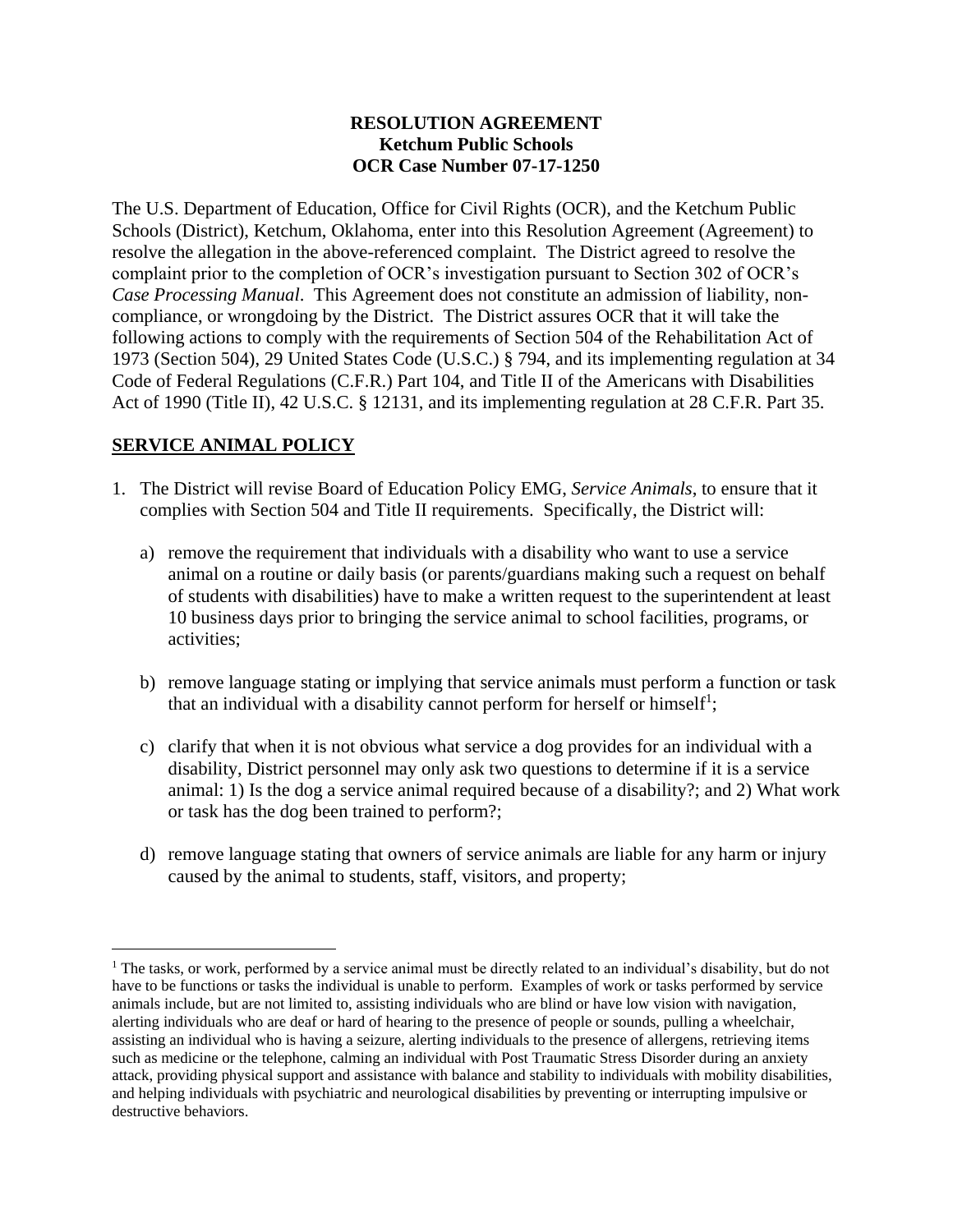- e) remove language stating or implying that a student with a disability, or a parent or other individual acting on behalf of a student with a disability, must provide the District a service dog's eating, drinking, and toileting schedule as a precondition to the District allowing the service dog to enter a District building or attend a District program or activity; and
- f) add language stating that allergies to dogs and a fear of dogs are not valid reasons for prohibiting a student or other individual with a disability from bringing a service animal into a District building or to a District program or activity.

REPORTING REQUIREMENT: Within 60 calendar days of signing this Agreement, the District will submit a copy of revised Policy EMG to OCR for its review and approval.

2. Within 60 calendar days of receiving OCR's written approval of revised Policy EMG, the District will adopt and disseminate the policy to all District employees, post the policy on the District's website, and post the policy in each District school in an area accessible to students and parents.

REPORTING REQUIREMENT: Within 90 calendar days of receiving written approval from OCR of revised Policy EMG, the District will provide OCR documentation showing it has complied with item 2 of this Agreement.

# **TRAINING FOR DISTRICT ADMINISTRATORS**

- 3. Within 60 calendar days of adopting revised, OCR-approved Policy EMG, the District will provide training to all District-level and school-level administrators regarding the use of service animals and applicable Section 504 and Title II requirements. At a minimum, the training will address:
	- a) Section 504's and Title II's prohibition against discrimination on the basis of disability;
	- b) how the term "service animal" is defined;
	- c) the two permissible questions District personnel may ask to determine if a dog is a service animal when it is not obvious what work or tasks the dog is trained to do for an individual with a disability (i.e., if the animal is required because of a disability, and what work or task the animal has been trained to perform);
	- d) examples of the types of work or tasks service animals may be trained to perform;
	- e) that the District may not require documentation such as proof that a dog has been certified, trained, or licensed as a service animal;
	- f) revised, OCR-approved Policy EMG; and
	- g) who in the District to contact with questions regarding service animals.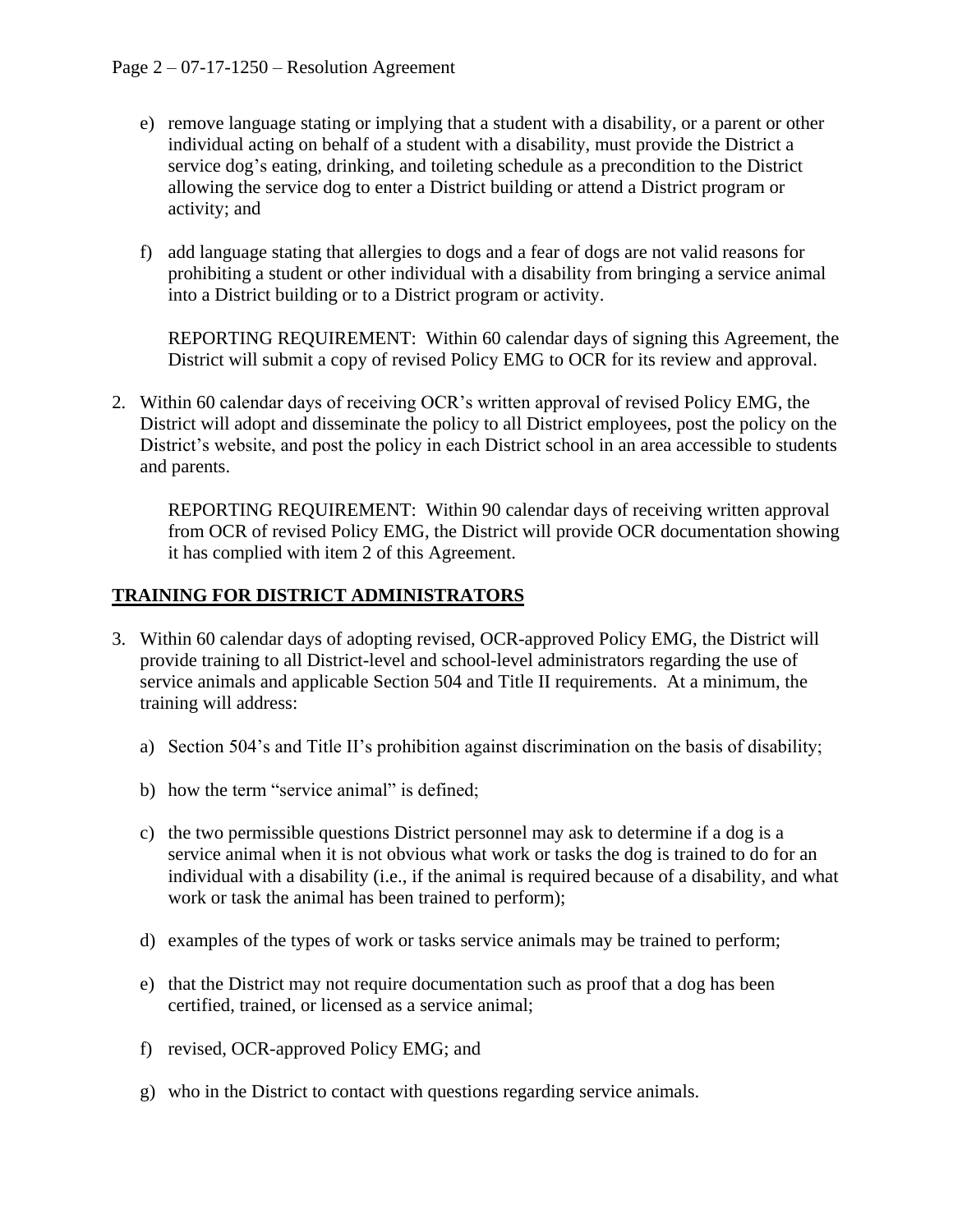REPORTING REQUIREMENT: Within 30 calendar days of providing the training required by item 3 of this Agreement, the District will provide OCR documentation showing it has completed the training. The documentation must identify and include: the name and title of the individual(s) who conducted the training; the date, time, and location of the training; the topics addressed at the training; a copy of any materials distributed at the training; and a sign-in sheet with the name and title of each individual who participated in the training.

### **GRIEVANCE PROCEDURE FOR DISABILITY DISCRIMINATION COMPLAINTS AND SECTION 504 DUE PROCESS PROCEDURES**

- 4. The District will revise its written grievance procedure for complaints made by or on behalf of students with disabilities alleging disability discrimination, including disability harassment, (currently titled "Grievance Procedure for Filing, Processing, and Resolving Complaints Alleging Discrimination") to ensure that the procedure provides for the prompt and equitable resolution of such complaints. The grievance procedure must specify what types of disability discrimination complaints it applies to and must include:
	- a) an explanation of how to file a complaint under the procedure, including where and in what manner complaints can be filed;
	- b) provisions for the adequate, reliable, and impartial investigation of complaints, including the opportunity for all parties involved to present witnesses and other evidence and a statement that the District's compliance coordinator(s) may not investigate or make a determination regarding a complaint alleging discrimination by the compliance coordinator(s);
	- c) reasonable, set time frames for major stages of the complaint process;
	- d) a requirement that written notification will be given to the parties of the outcome of the complaint investigation;
	- e) an assurance that the District will take steps reasonably calculated to prevent the recurrence of discrimination and to remedy the discriminatory effects of discrimination of which it has notice; and
	- f) the name or title, address, and telephone number for the District's Section 504/Title II coordinator.

REPORTING REQUIREMENT: By June 30, 2018, the District will submit its revised grievance procedure to OCR for its review and approval.

5. Within 90 calendar days of receiving OCR's written approval of the District's revised grievance procedure, the District will adopt and implement the procedure, distribute the procedure to all District employees, post the procedure on its website in a section accessible to students and parents, and start including the approved grievance procedure in new and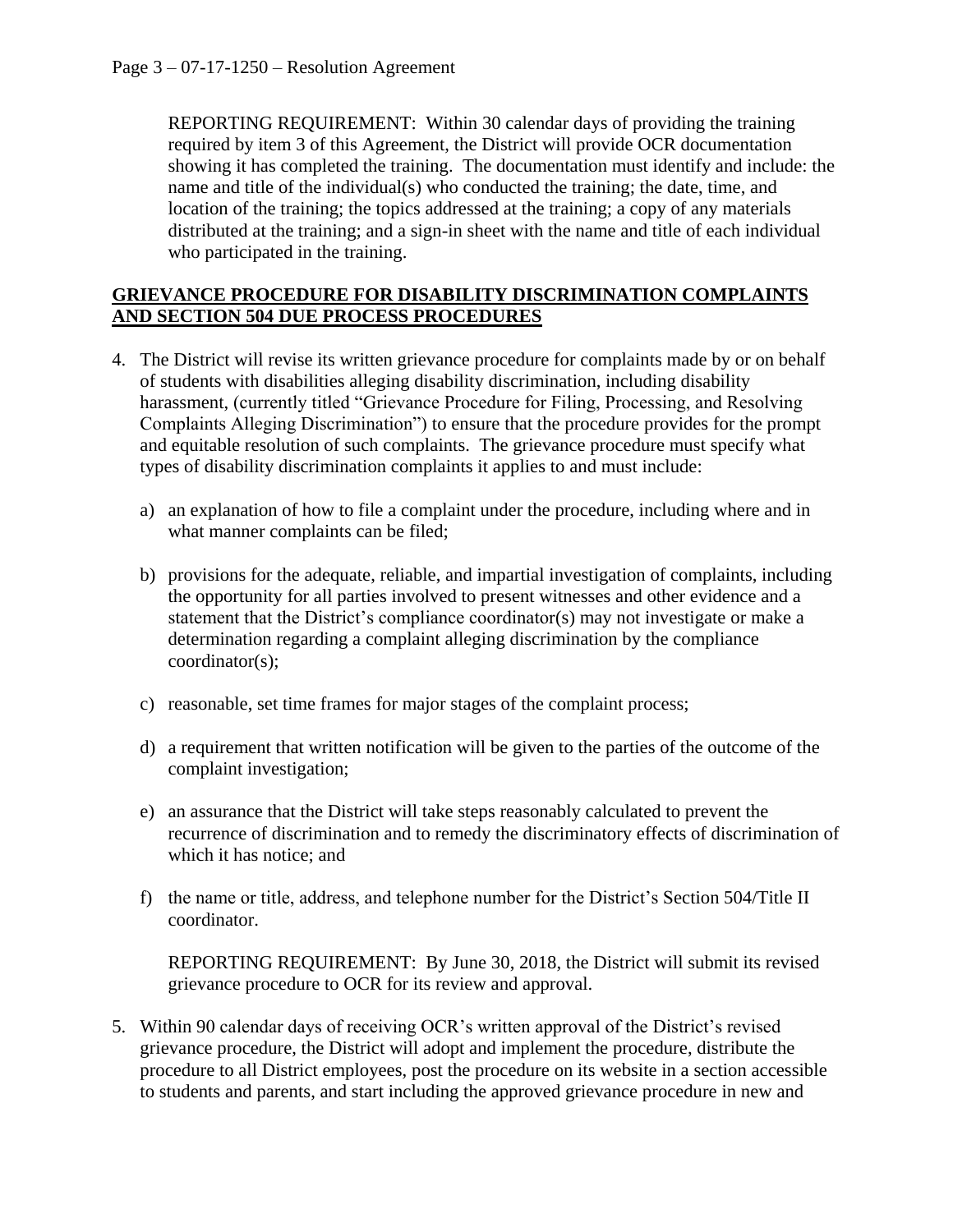reprinted copies of its student handbooks, unless school is not in session when OCR approves the grievance procedure. In that case, the approved grievance procedure will be distributed to employees and posted on the District's website within 60 calendar days after school starts.

REPORTING REQUIREMENT: Within 15 calendar days after distribution of the revised grievance procedure, the District will provide OCR documentation showing it was distributed to all District employees.

REPORTING REQUIREMENT: Within 30 calendar days of posting its OCR-approved grievance procedure on its website, the District will provide OCR the electronic address for the specific webpage on which the procedure is posted.

REPORTING REQUIREMENT: Within 30 calendar days of issuing the first new or reprinted student handbook containing the OCR approved grievance procedure, the District will provide OCR a copy of the handbook.

6. The District will develop a system of procedural safeguards that applies to District actions regarding the identification, evaluation, and educational placement of students who, because of a disability, need, or whom the District believes to need, special instruction or related services. In accordance with 34 C.F.R. § 104.36, this system of procedural safeguards (also referred to as Section 504 due process procedures) must include notice, an opportunity for the parents or guardians of a student to examine relevant records, an impartial hearing with the opportunity for participation by a student's parents or guardians and representation by counsel, and a review procedure.

REPORTING REQUIREMENT: Within 60 calendar days of signing this Agreement, the District will submit a copy of the Section 504 due process procedures it developed to OCR for its review and approval.

7. Within 60 calendar days of receiving OCR's written approval of the Section 504 due process procedures it developed pursuant to item 6 of this Agreement, the District will adopt and disseminate the due process procedures to all District employees, post the due process procedures on the District's website, and post the due process procedures in each District school in an area accessible to students and parents.

REPORTING REQUIREMENT: Within 90 calendar days of receiving written approval from OCR of its Section 504 due process procedures, the District will provide OCR documentation showing it has complied with item 7 of this Agreement.

8. Within 60 calendar days of receiving OCR's written approval of the Section 504 due process procedures it developed pursuant to item 6 of this Agreement, the District will provide specialized training regarding the due process procedures to its designated Section 504 coordinator and other District administrators and staff responsible for implementing the due process procedures.